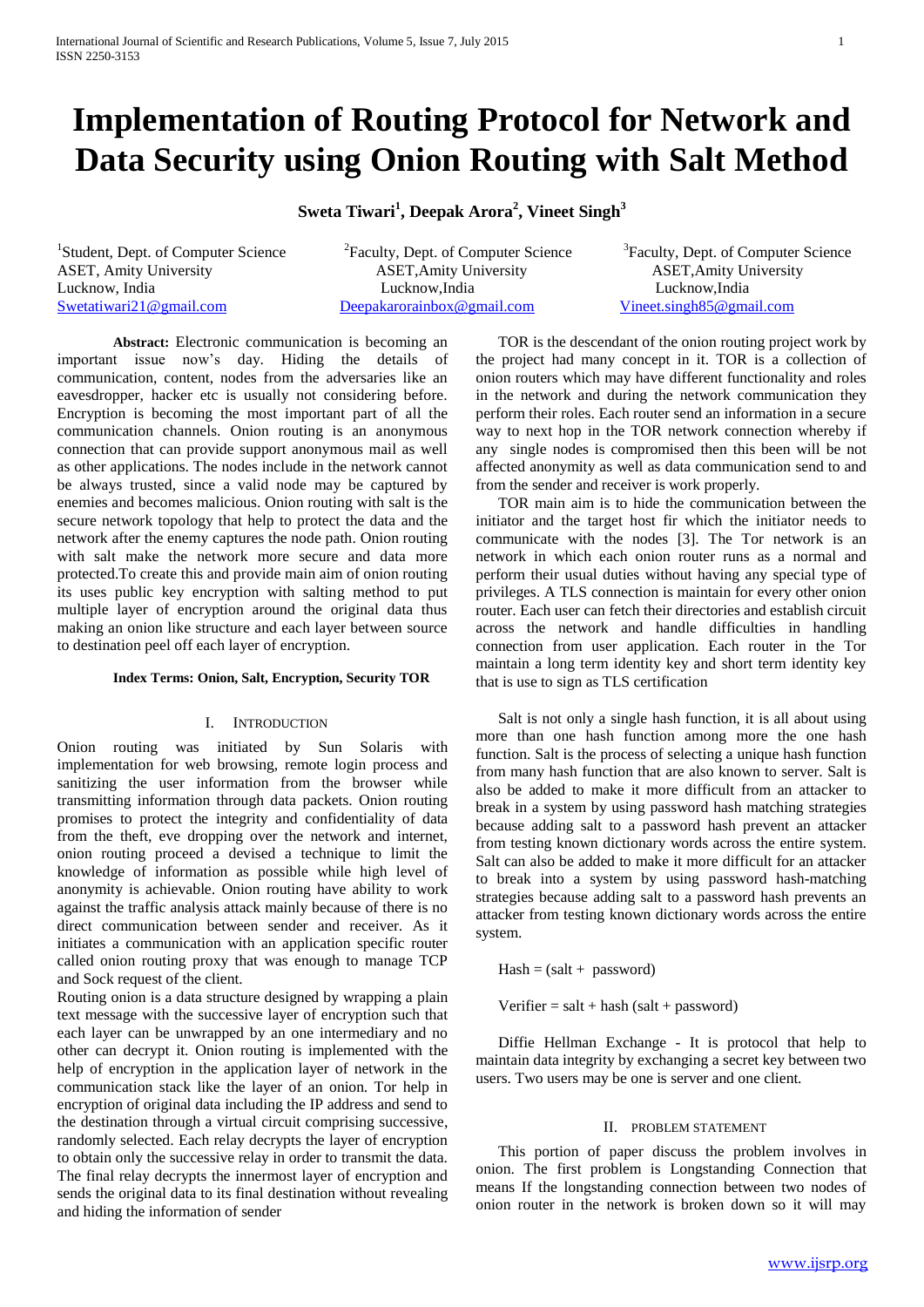result in many destruction of messages one for each anonymous connection that was suppose thorough that longstanding connection . Second problem is Expensive i.e. Onion message packets are in the sequences of cells that must be processed together. This onion processing involves a public key operation which is relatively very expensive in all other cryptographic. The third problem is Data Latency its means that delay in data. Data latency is also the main problem in the onion routing protocol. Message has been transmitted to may circuit and latency may be happen sometimes.

Eve dropping is the forth problem that means an attacker can start monitoring the system when an onion router incoming queues and outgoing queues are empty so that attacker can determine the order in which marker arrives at a onion router Traffic Cost is also include in the problem. Traffic analysis to be cost of brute force attack on the cryptographic algorithms un reasonable [4]. Compromised nodes can cooperate to uncover the rout information to the outsider that was the main problem .Accessing a remote onion router does not really provide a protected anonymous environment because connection between the machine and onion router is not protected.

## III. RELATED WORK

.

A paper is published by Uma Somani, Kanika Lakhani and Manish Mundra in Cloud discussion of that we have problem like security of data, files system, host security etc[1].They have proposed a concept of digital signature with RSA algorithm, to encrypt the data while transferring it over the network. This technique solves the dual problem of authentication and security. The strength of their work is the framework proposed to address security and privacy issue.

Anonymous Connection and onion routing by paul and david specify of onion routing system, vulnerability analysis based on specific and performance result.

G. Jai Arul Jose, C. Sajeev, and Dr. C. Suyambulingom proposed to generate RSA Public keys and Private Keys for public and private access to overcome the problem of data security. Certificate Binary file is used inside control node configuration file to make sure cloud data flow securely. The control node sends data through Secure Socket Layer after certificate activation. Finally AES algorithm is used for encryption .This unique combination makes this solution best to prevent different types of attacks.

Authenticated Anonymous Secure Routing for MANETs in Adversarial Environments by Wei Liu, Member proposed that the route request packets are authenticated by a group signature, to defend against potential active attacks without unveiling the node identities. The key encrypted onion routing with a route secret verification message is designed to prevent intermediate nodes from inferring a real destination.

Onion Routing for Resistance to Traffic Analysis by Paul Syverson proposed that using encryption on a packet-switched network can hide the content of messages, much like placing the messages inside a physical envelope. However, by itself encryption does not hide who is talking to whom, and how often. Onion Routing is a general purpose infrastructure for private communication over a widely shared network such as the internet or the SIPRNET.

#### IV. PROPOSED WORK

All this process is implemented to provide security in avoiding data modification at the end of server side. For the same purpose two different servers are made and maintained one for storage server for storing user data file and second is for rehashing user password.

 When a user want to transmit a file to the server of the onion networks firstly key are exchange using our first process diffie Hellman key exchange process at the time of login [2]. Finally user's data file is encrypted using cryptographic algorithm with salt and only then it is going to be transmitted on network.

#### Steps 1:

Picks nodes from a list of nodes-the chosen nodes are ordered to provide a path that forming a circuit through which the message may be transmitted.

Step 2

Using asymmetries key cryptography with salt, entry node uses public key to sends the encrypted message creating a cell calls create cell.

1-An create cell have-

2-The originator's half a diffie Hellman handshake

3-A circuit id

Diffie Hellman key exchange method allows two parties that have no prior knowledge of each other to jointly establish a shared secret key over an insecure communication channel.

This shared could be a password or a big number or an array of randomly chosen bits.

Step 3:

1-The entry node which just received the handshake, replies to the originators with:

2-The entry nodes' half of the handshake

3-A hash of the shared secret

Step 4:

The originator and the entry node use their shared secret for encrypting everything

Step 5:

1-The originator send s the entry node relay-extend cell for the next nodes using public key with

2-The originator's half of the differ Hellman handshake, a circuit id, a request

Step 6:

-The relay nodes then replies to the handshake